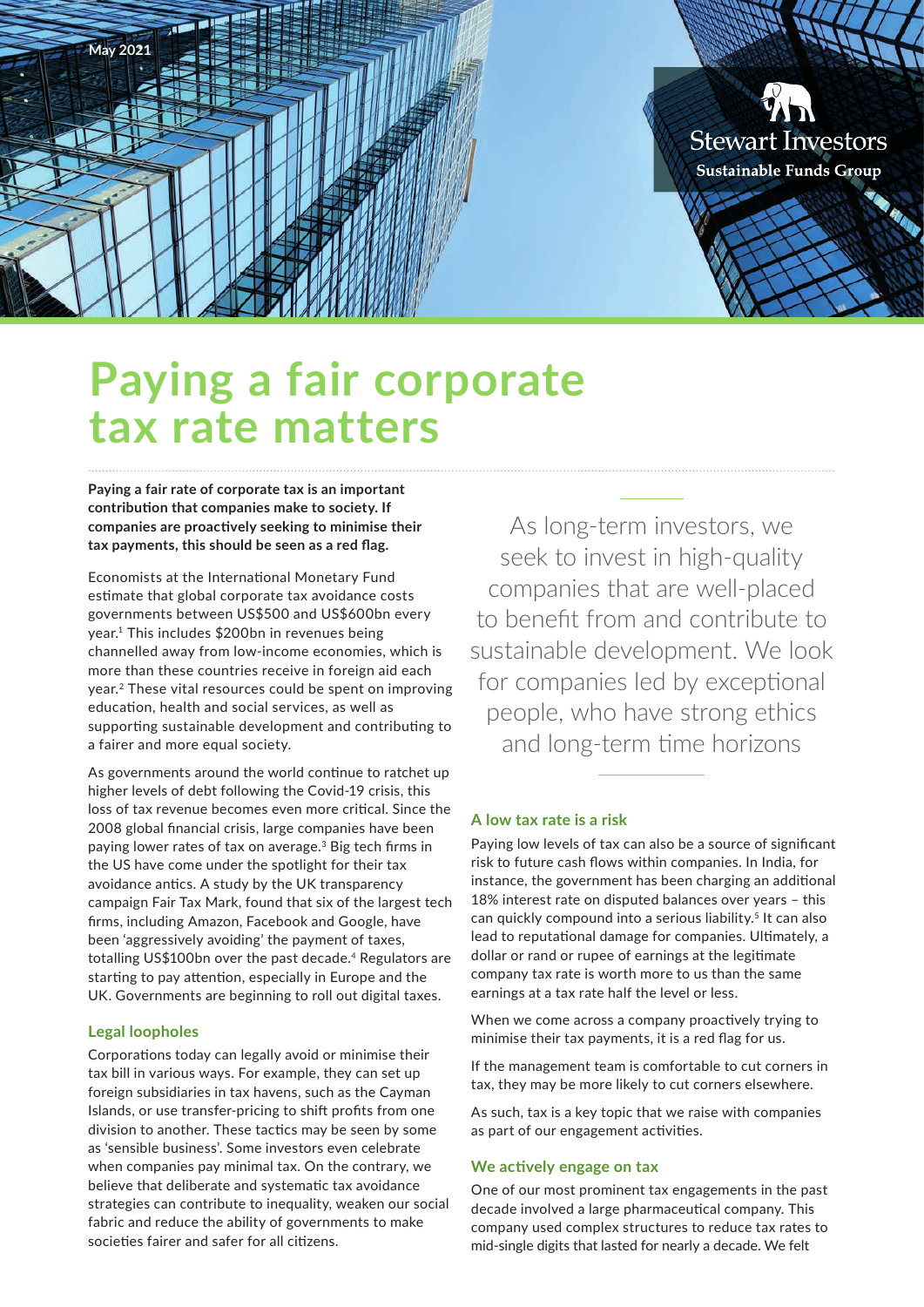these structures violated the spirit of the law and increased the risk to future cash flows. Lengthy engagement did not lead to much progress and we were left with no choice but to sell our holdings. Today, many years later, governments are demanding half a billion dollars in back taxes from the company. The company is also fighting several antitrust cases and had failed to report a material related party transaction – a stark reminder that governance lapses do not happen in isolation.

Assessing tax rates on their own is obviously not enough to make a full assessment of the quality of the management or the financials of a business. However, it is a very useful piece in the "quality assessment jigsaw puzzle" that investors should consider during their appraisal of a company.

**Lorna Logan, Senior Investment Analyst May 2021**

<sup>1</sup> International Monetary Fund, [Tackling Tax Havens](https://www.imf.org/external/pubs/ft/fandd/2019/09/tackling-global-tax-havens-shaxon.htm) Finance & Development, September 2019, vol. 56, No. 3.

2 International Centre for Tax and Development. [Corporate](https://www.ictd.ac/blog/corporate-tax-avoidance-and-development-opening-pandora-s-box/)  [tax avoidance and development: opening Pandora's box](https://www.ictd.ac/blog/corporate-tax-avoidance-and-development-opening-pandora-s-box/)*.* September 2014.

<sup>3</sup> [Multinationals pay lower taxes than a decade ago.](https://www.ft.com/content/2b356956-17fc-11e8-9376-4a6390addb44) Financial Times. March 2018.

<sup>4</sup> [The Silicon Six and their \\$100 billion global tax gap](https://fairtaxmark.net/wp-content/uploads/2019/12/Silicon-Six-Report-5-12-19.pdf). Fair Tax. December 2019.

<sup>5</sup> [Reducing income tax disputes in India.](https://www2.deloitte.com/content/dam/Deloitte/in/Documents/tax/in-tax-reducing-income-tax-disputes-in-india-noexp.pdf) Deloitte Tax Policy Paper 6. February 2020.

<sup>6</sup> Morningstar Document Research. Form 8-K. Expeditors [International of Washington INC - EXPD.](https://www.stjic.com/wp-content/uploads/2013/10/EXPD.8K.2013.03.04.pdf) March 2013.

For illustrative purposes only. Reference to the names of each company mentioned in this communication is merely for explaining investment insight and Stewart Investors does not necessarily maintain positions in such companies. Any fund or stock mentioned in this presentation does not constitute any offer or inducement to enter into any investment activity nor is it a recommendation to purchase or sell any security.

#### **Case Study - Transcript from an analyst call with the founder of a global logistics company<sup>6</sup>**

*"We pay our taxes according to the local tax regulations in each of those countries. We don't enter into glamorous-sounding arrangements to exploit arcane loopholes involving myriads of strange islands in exotic locations.*

*We repatriate the earnings from our overseas subsidiaries into the United States and declare our full share of taxable income, and rely on whatever foreign tax credits we are allowed by the Internal Revenue Code for earnings already taxed in jurisdictions with which the United States has tax treaties to address double taxation.* 

*When we instituted this policy back in 1993 and began to accrue a full US tax rate on all worldwide income, it seemed to us that we spent an inordinate amount of time fending off "Gaggles" of accountants and "Prides" of lawyers trying to foist upon us all the latest and greatest tax avoidance schemes. From that experience, we came to understand why, where and how so many companies are able to construct wildly intricate tax avoidance schemes by structuring their affairs in such a way that they pay no tax anywhere…or as close to no tax as they can get.* 

*The difference between the exorbitant amounts of money required to pay the "Gaggles and Prides" to perpetuate the byzantine and complex, wildly intricate, tax avoidance schemes and the amount of taxes you'd pay if you just did straight forward, reasonable tax computations isn't worth the anxiety of what will happen when laws or interpretations change.* 

*Of course the "Gaggles and Prides" revel in these changes in taxation rules. Once in their clutches, you're trapped. Each new change or new interpretation provides new opportunities, cast as necessities, for them to layer even more new wildly intricate schemes on top of old wildly intricate schemes, each change geometrically requiring larger "Gaggles and Prides."* 

*Before you know it, your tax department has turned your company into a "Rube Goldberg Tax Machine" whose procedural tentacles have crept into every nook and cranny of your business operations. This complicates and convolutes your business' operational aspects beyond recognition to the business people who are actually attempting to service your customers.* 

*With every single business decision now overshadowed by tax ramifications that no one but the "Gaggles and Prides" understand, you can find yourself in the tax business first and the customer service business second. We think it would be terribly difficult to actually maintain focus on the vital nontaxation parts of your business (i.e. the product development, sales and customer service purpose for which the company actually exists).* 

*Not to be outdone, the Government reacts to these "Rube Goldberg" tax avoidance schemes by passing more complex and more comprehensive laws. This in turn requires more and more government tax auditors and examiners. The "Gaggles and Prides" react by bolting more "wheels and pulleys" onto the already ridiculously complex "Rube Goldberg Tax Machine" that was once your company…and thus you see the vicious circle of regulation and complexity that global taxation has become."*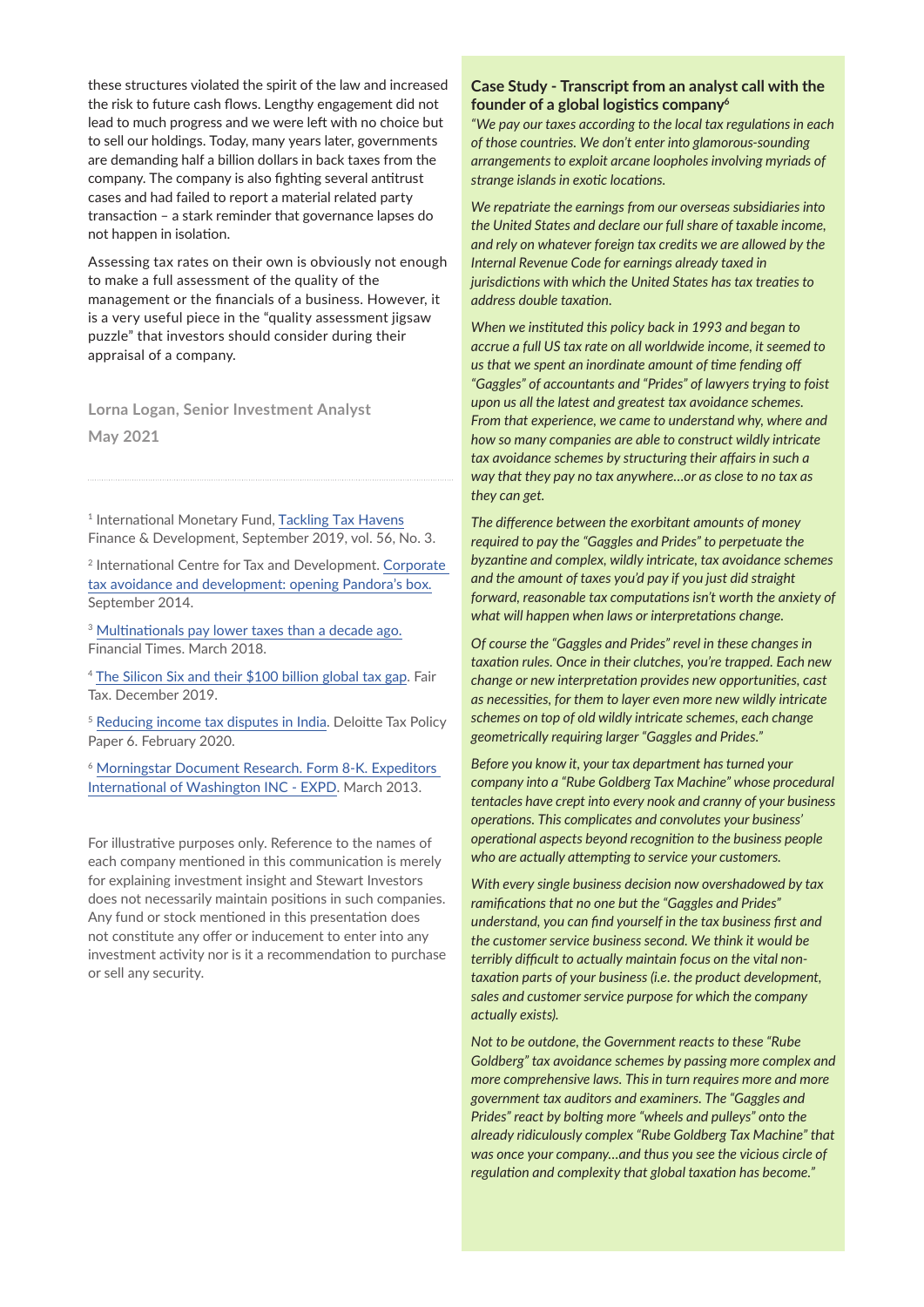View our list of [investment terms](https://www.stewartinvestors.com/all/insights/investment-terms.html) to help you understand the terminology within this document

# Important information

This document has been prepared for general information purposes only and is intended to provide a summary of the subject matter covered. It does not purport to be comprehensive or to give advice.

The views expressed are the views of the writer at the time of issue and may change over time. This is not an offer document, and does not constitute an offer, invitation, investment recommendation or inducement to distribute or purchase securities, shares, units or other interests or to enter into an investment agreement.

No person should rely on the content and/or act on the basis of any matter contained in this document.

This document is confidential and must not be copied, reproduced, circulated or transmitted, in whole or in part, and in any form or by any means without our prior written consent. The information contained within this document has been obtained from sources that we believe to be reliable and accurate at the time of issue but no representation or warranty, express or implied, is made as to the fairness, accuracy or completeness of the information. We do not accept any liability for any loss arising whether directly or indirectly from any use of this document.

References to "we" or "us" are references to Stewart Investors. Stewart Investors is a trading name of First Sentier Investors (UK) Funds Limited, First Sentier Investors International IM Limited and First Sentier Investors (Ireland) Limited. First Sentier Investors entities referred to in this document are part of First Sentier Investors, a member of MUFG, a global financial group. First Sentier Investors includes a number of entities in different jurisdictions. MUFG and its subsidiaries do not guarantee the performance of any investment or entity referred to in this document or the repayment of capital.

Any investments referred to are not deposits or other liabilities of MUFG or its subsidiaries, and are subject to investment risk including loss of income and capital invested.

Past performance is not a reliable indicator of future results.

Reference to specific securities (if any) is included for the purpose of illustration only and should not be construed as a recommendation to buy or sell. Reference to the names of any company is merely to explain the investment strategy and should not be construed as investment advice or a recommendation to invest in any of those companies.

#### **Hong Kong and Singapore**

In Hong Kong, this document is issued by First Sentier Investors (Hong Kong) Limited and has not been reviewed by the Securities & Futures Commission in Hong Kong. In Singapore, this document is issued by First Sentier Investors (Singapore) whose company registration number is 196900420D. This advertisement or publication has not been reviewed by the Monetary Authority of Singapore. Stewart Investors is a business name of First Sentier Investors (Hong Kong) Limited. Stewart Investors (registration number 53310114W) is a business division of First Sentier Investors (Singapore).

#### **Australia**

In Australia, this document is issued by First Sentier Investors (Australia) IM Limited AFSL 289017 ABN 89 114 194 311 (FSI AIM). Stewart Investors is a trading name of FSI AIM.

#### **United Kingdom**

This document is not a financial promotion. In the United Kingdom, this document is issued by First Sentier Investors (UK) Funds Limited which is authorised and regulated in the UK by the Financial Conduct Authority (registration number 143359). Registered office: Finsbury Circus House, 15 Finsbury Circus, London, EC2M 7EB, number 2294743.

#### **European Economic Area ("EEA")**

In the EEA, this document is issued by First Sentier Investors (Ireland) Limited which is authorised and regulated in Ireland by the Central Bank of Ireland (registered number C182306) in connection with the activity of receiving and transmitting orders. Registered office: 70 Sir John Rogerson's Quay, Dublin 2, Ireland, number 629188.

#### **Middle East**

In certain jurisdictions the distribution of this material may be restricted. The recipient is required to inform themselves about any such restrictions and observe them. By having requested this document and by not deleting this email and attachment, you warrant and represent that you qualify under any applicable financial promotion rules that may be applicable to you to receive and consider this document, failing which you should return and delete this e-mail and all attachments pertaining thereto.

In the Middle East, this material is communicated by First Sentier Investors (Singapore).